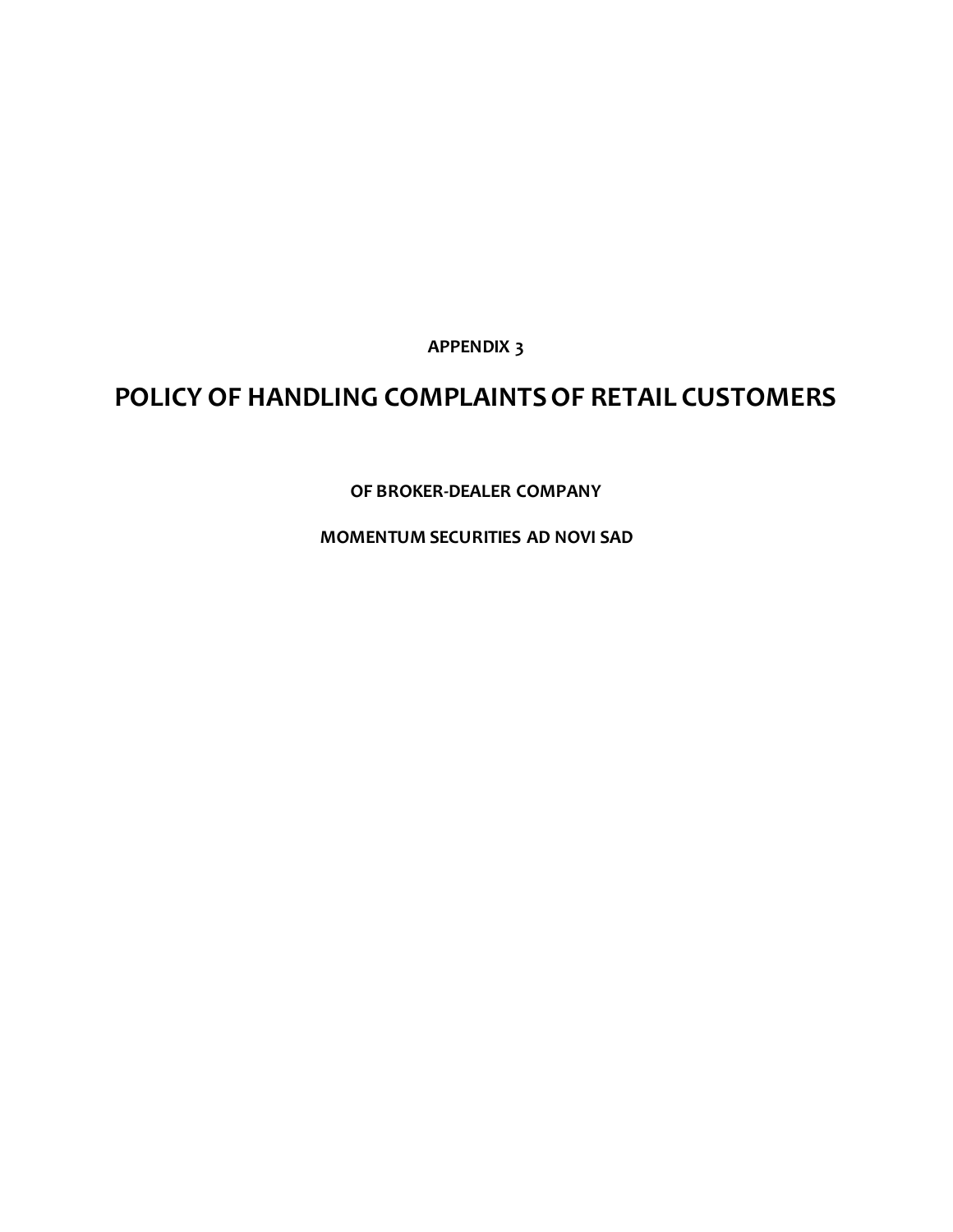Based on the provisions of Article 12 of the Rulebook on organizational requirements for the provision of investment services and performance of investment activities and ancillary services (Official Gazette of RS, 89/2011 and 44/2012), the shareholders' meeting of Broker-dealer company Momentum Securities ad Novi Sad, on the date of May 16th, 2012, adopted the following:

# **Policy of handling complaints of retail customers (appendix 3)**

## **Article 1.**

This policy regulates the procedures and manners of receiving and resolving complaints of retail clients of Broker-dealer company Momentum Securities ad Novi Sad (hereinafter: **the Company**).

### **Article 2.**

All complaints of retail clients must be delivered in writing via registered mail or in person at the head office of the Company. In the complaint, the customer is required to provide personal information, the date of filing the complaint, a detailed description of the complained which must specify the date and time of the cause of complaint, the relevant person that caused the complaint and the client's request regarding the complaint.

Complaints that have not been delivered in the manner described above shall not be considered.

#### **Article 3.**

Customer complaints shall be received by the employee responsible for the receipt of mail and other documentation. If he/she is unable to do so, the complaint shall be received by another available employee of the Company. After receiving the abovementioned complaints, the mentioned employee must deliver the complaint, along with all other documents relating to the said customer, to the supervision department.

#### **Article 4.**

The supervision department shall study the written complaint, contact the client via telephone in for a more detailed examination of the abovementioned complaint, and collect all other relevant facts. After collecting the relevant facts and other information related to the abovementioned complaint, the supervision department shall submit a proposition of a response to the complaint to the management of the Company. If the complaint is not justified, the management of the Company shall provide the client with a response to the complaint in writing, which shall clarify why the complaint is not justified. If the complaint is justified, the management of the Company shall resolve the case in a manner that will satisfy the client, i.e. reimburse for the client's damages.

The management of the Company shall warn the relevant person involved in causing complaints about his/her mistake.

The management of the Company shall inform the client in writing about the manner of resolving the complaint, and indicate the measures undertaken in order to prevent further complaints of this kind from occurring again.